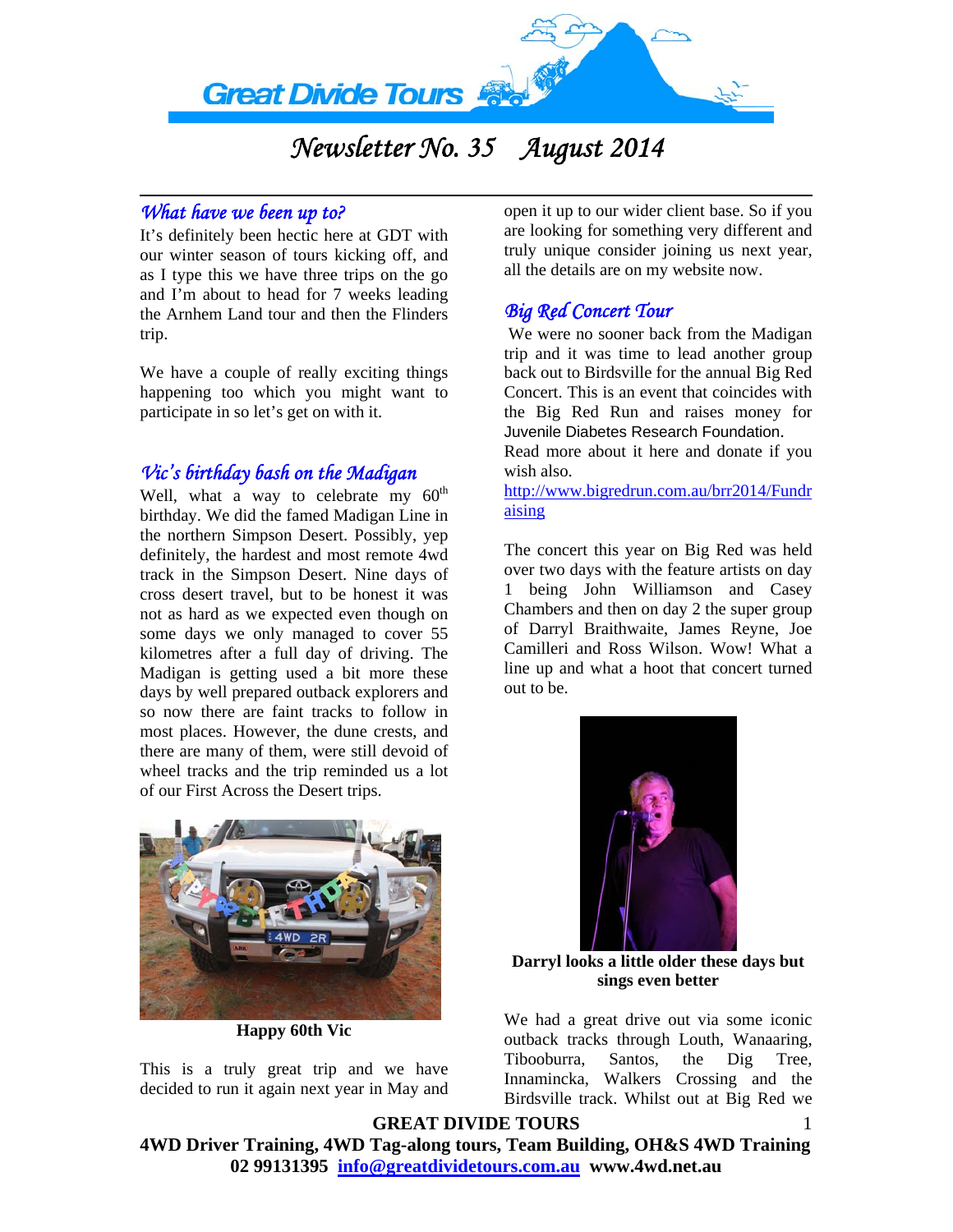also took our group into the Simpson Desert to Eyre Creek for lunch and back and then on the way home we stopped at Kilcowera station near Hungerford for two nights and explored this beautiful property.



**Early morning mist at the base of Big Red after the concert** 

This concert is on again next year and we'll be going again, hope you can join us because it is truly a special event.

#### *Plenty of other trips too*

Whilst I was having all this fun we had quite a few other trips taking place too. Dave Fullerton led a group on our usual Simpson Desert Safari tour in May, this was a new time slot for this trip and judging by the bookings it proved to be a popular time to run the tour, so we will do it again in May next year.

Then Ian Bragg repeated the same trip in July in the school holidays, we even managed to meet up with Ian and his group in the Birdsville hotel for dinner whilst on the Big Red concert trip. Also during this time Ian Sheppard took a small group on our Corner Country tour, which also passed by Birdsville a couple of days prior to Ian and myself, Ian reckons Birdsville in July is GDT's second home.

Wayne Desmond was leading his last Canning trip as he is retiring from the long outback trips after his current Kimberley tour but fear not as we are doing the Canning next year with the latest member of the GDT team, Brian Sommerville from GPSOZ. This trip is now listed on our website and bookings are being taken.

[http://www.4wd.net.au/Canning\\_Stock\\_Rou](http://www.4wd.net.au/Canning_Stock_Route.html) [te.html](http://www.4wd.net.au/Canning_Stock_Route.html) 

# *Day and weekend tours too*

We've been busy in this department also, with Alex and Greg D looking after this side of the business whilst we've been outback. Alex took a group in May up to the beautiful Barrington Tops and Myall Lakes, this trip was accommodated but our next trip up there on **22-23 November** will be a camping trip when the warmer weather returns.

Alex also took a group to Stockton Beach on 1 June and again on 6 July and once again wowed them with his wit and water finding skills – you'll just have to join him on 14 September to understand that comment.



**Wayne and Jenny's Iveco 4x4 on Big Red** 

Greg D led another of his great trips through the Turon River area on 22 June and the Cliffs and Canyon trip on 20 July.

But its not all been beer and skittles as they say, we had planned a 3 day trip over the long weekend in June only to have to cancel it due to very poor weather conditions that were predicted for the region just prior to commencement.

The Deua National park on the south coast where we take this trip is one of the best 4wd locations in NSW but as a consequence that translates to steep tracks and deep water crossings, when wet weather hits these tracks and rivers they become impassable and whilst some in our 4wd fraternity think this is the best time to visit an area, we believe we need to act responsibly and look after our tracks and the safety of our

 $\mathfrak{D}$ 

**GREAT DIVIDE TOURS**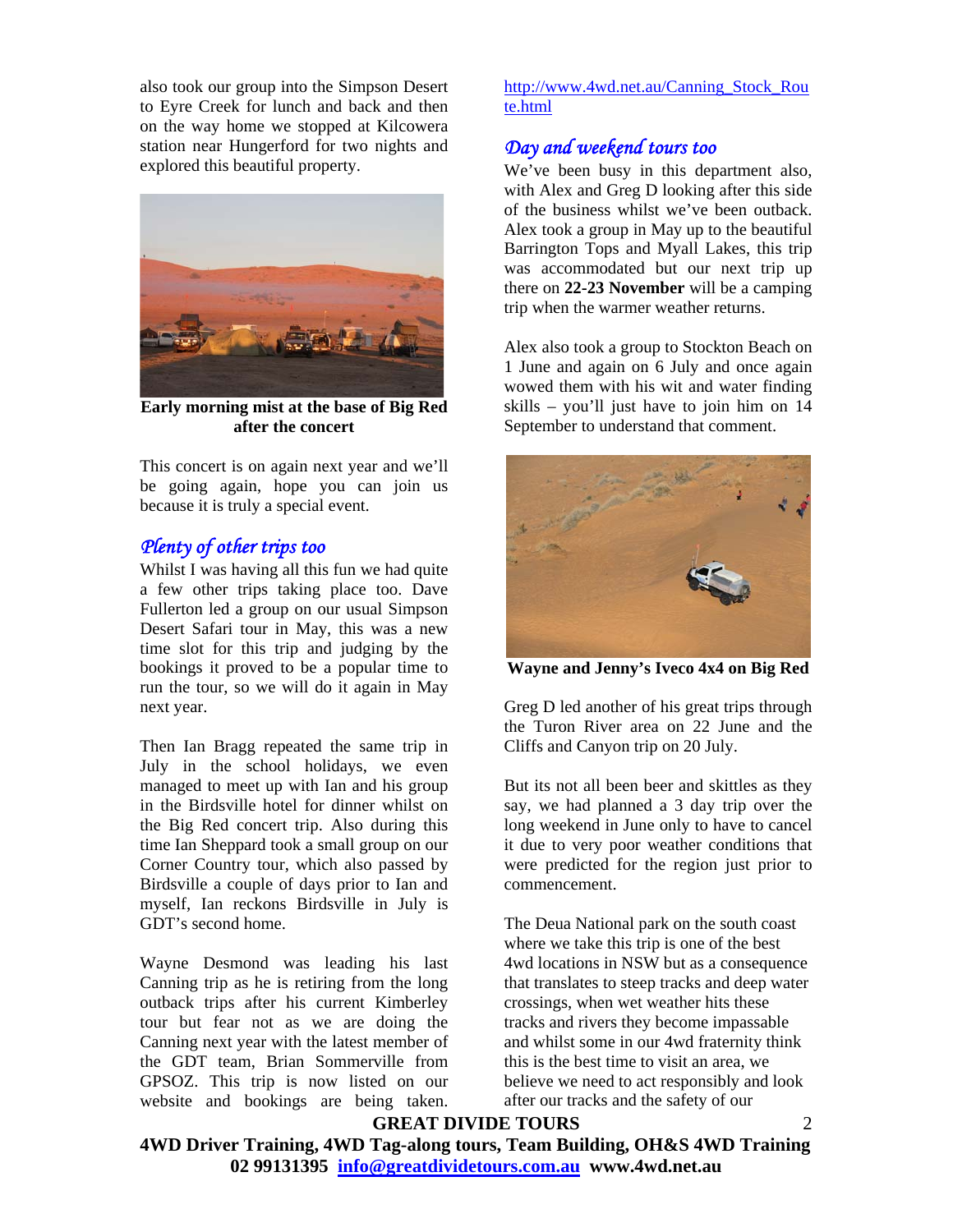customers. We are doing this trip again over the October long weekend and only have two spots remaining.

[http://www.4wd.net.au/Ridges\\_and\\_Rivers.](http://www.4wd.net.au/Ridges_and_Rivers.html) [html](http://www.4wd.net.au/Ridges_and_Rivers.html)

#### *4WD training*

This aspect of GDT has been booming and we've held several courses since our last Newsletter, in addition to our usual weekend courses we had my longest employee Robert take care of an Advanced course at the end of June for us. I've also just returned from another 20 Army personnel who undertook our 4wd training prior to being posted overseas, a great bunch of guys and girls who simply loved the training we delivered.

The Army is very impressed with what we offer and have already booked two more courses later this year. Of course our other big corporate, client the AFP, also have a couple of courses booked with us in September and November.



**GDT is offering driver training to some members of the Australian Army** 

#### *Camper Trailer training too*

This has been the big boom area for us of late with two courses held in May and a couple of individual courses too. We now have a great team for delivery of this training with Wayne and Jenny and Chris and Ty all capable of handling these weekends, they've even showed me how to reverse a trailer, you should have seen me last week with the trailer full of firewood, first attempt into the courtyard at the training centre, pretty good if you ask me.

#### *Survival training*

We held the first of these workshops on 14- 15 June and it was a ripper too! I've learnt how to light a fire without matches, how to build a smoke beacon, how to catch water from a few leaves and what to pack in my hiking kit. These workshops are presented by Scott Heiman. As a former military and police trainer and Environmental Scientist, Scott is an outdoorsman who is experienced in diverse fields, and he's an avid four wheel driver too. So we have taken his unique skill set and applied them to the situations you could find yourself in as a four wheel driver.



**Scott showing us how to make fire without matches** 

What would you do if your vehicle broke down on a remote 4wd track? How would you handle becoming separated from your friends or family on a bush walk? It can happen and panic is often our worst enemy, but not being just a little bit prepared can be just as bad. So we've designed this course around real life 4wd situations, Scott has built purpose designed scenarios at our training centre and we have equipped ourselves with the best survival expert in the business. It costs just \$275 and we'll even provide dinner and lunch for that!

Our next workshop is scheduled for 30 August at our training centre so do yourself a favour and join us. See the details here [http://www.4wd.net.au/Bush%20Survival%](http://www.4wd.net.au/Bush%20Survival%20Workshop.html) [20Workshop.html](http://www.4wd.net.au/Bush%20Survival%20Workshop.html) 

3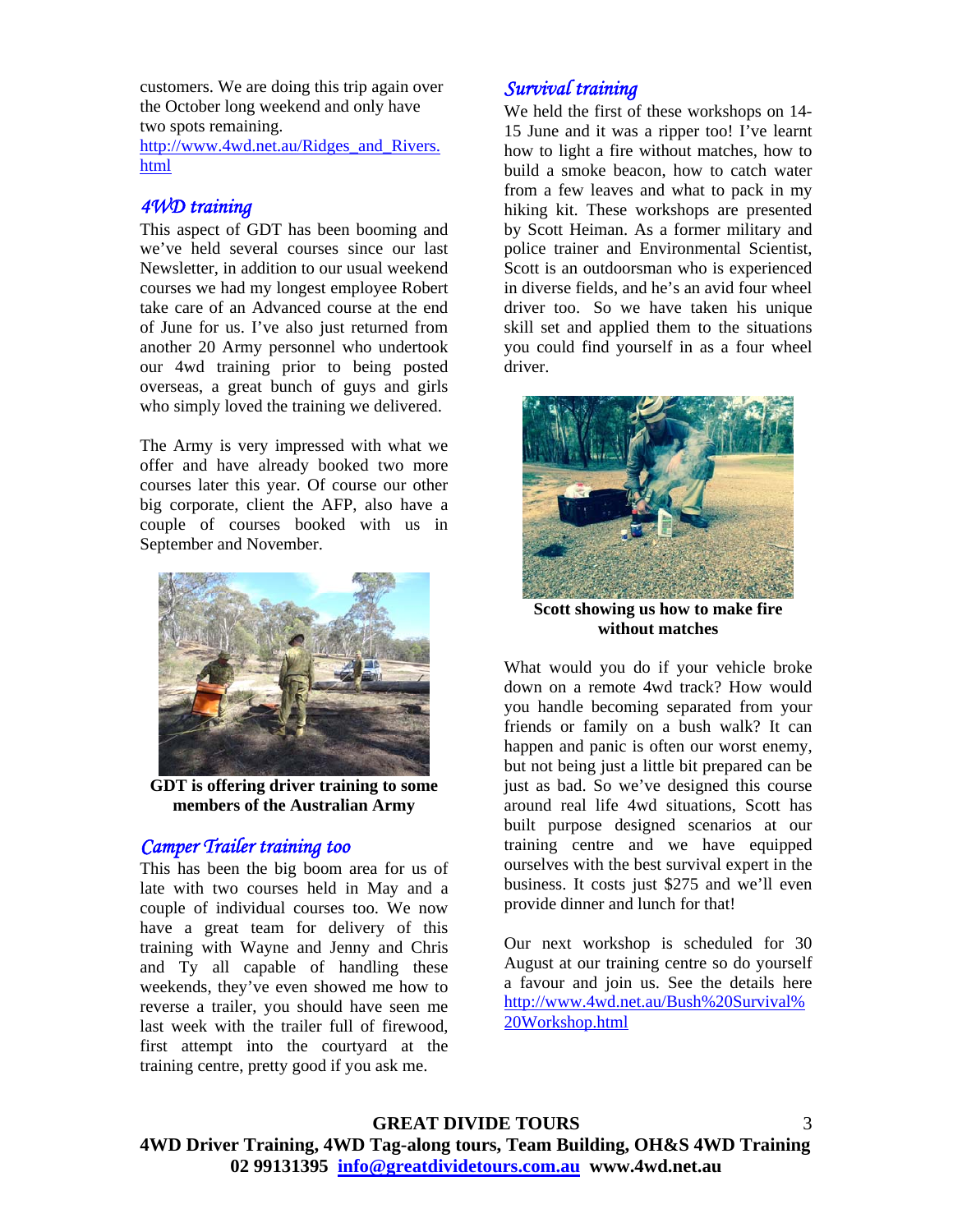#### *Camp Oven Cooking course – you asked for it*

We've had a lot of positive responses to the idea of running a camp oven cooking course so here it is. Join us on Saturday 22 November 2014 at our 4wd training centre for a day of cooking and eating. We will have the famed Alex and his damper cooking skills to help you bake the best damper ever and then in the afternoon we'll be cooking up a roast or three along with baked vegies all in the camp oven. Jenny will show you how to make pizza in the camp oven and we will round it off with a baked desert hot from the coals. Bring your own camp oven if you have one and learn how to make it weave its magic.



**Camp Oven baked damper yum!** 

And in between all the cooking and eating we will have Brian Sommerville from GPSOZ on hand to help you understand your GPS system and answer all those questions you secretly have but were afraid to ask.

See all the details here and register now. [http://www.4wd.net.au/Camp%20Oven%20](http://www.4wd.net.au/Camp%20Oven%20Cooking%20and%20GPS%20course.html) [Cooking%20and%20GPS%20course.html](http://www.4wd.net.au/Camp%20Oven%20Cooking%20and%20GPS%20course.html)

#### *New Zealand Tour on again next year*

I've had a lot of interest in this spectacular trip and for 2015 I've asked my NZ guide, Steve Beston, to put together the best of the best for us. He has just sent me the itinerary and it is absolutely outstanding.

I'm pleading with you to do yourself a favour and consider joining us next March on what you will agree is one of the most spectacular things you have ever done. I'm still finalising all the details at the moment.

But I'll take deposits now. The trip will see us fly into Christchurch around 20 March and embark on the most amazing 7 day 4wd trip you could ever undertake. At the end of it we will have a couple of days in beautiful Queenstown so you can enjoy this spectacular area at your own pace and then we head to the beautiful town of Cromwell where I'm working on something truly special. How about a hot lap in a Porsche around their Highlands Track?



**You will not be disappointed by our New Zealand 4wd tour in March 2015** 

I haven't finalised this yet but that is what I'm aiming for. Then back to Christchurch for the flight back home. I won't have a chance to finalise all this before I head up north, but we can only take 8 vehicles so I suggest you email me now and book your spot as this is going to be something truly special.

#### *Penrith show 5-7 September*

While I'm transiting from Darwin to Port Augusta the Penrith show will be on at Penrith Panthers. We will have a display inside the pavilion and you won't miss the GDT stand with its super mural backdrop depicting the amazing Big Red at a stormy sunrise. Richard, Wayne, Jenny and Alex will be on hand so drop out and say hello.

## *Sydney 4WD show 17-19 October*

Mark this one in your calendar, held at Eastern Creek it is everything 4wdrive and I'll have the mighty 200 series on display. If you ever wondered what you would get if you spent \$30K on every conceivable off road mod on a 4wd, then drop out and have

**GREAT DIVIDE TOURS**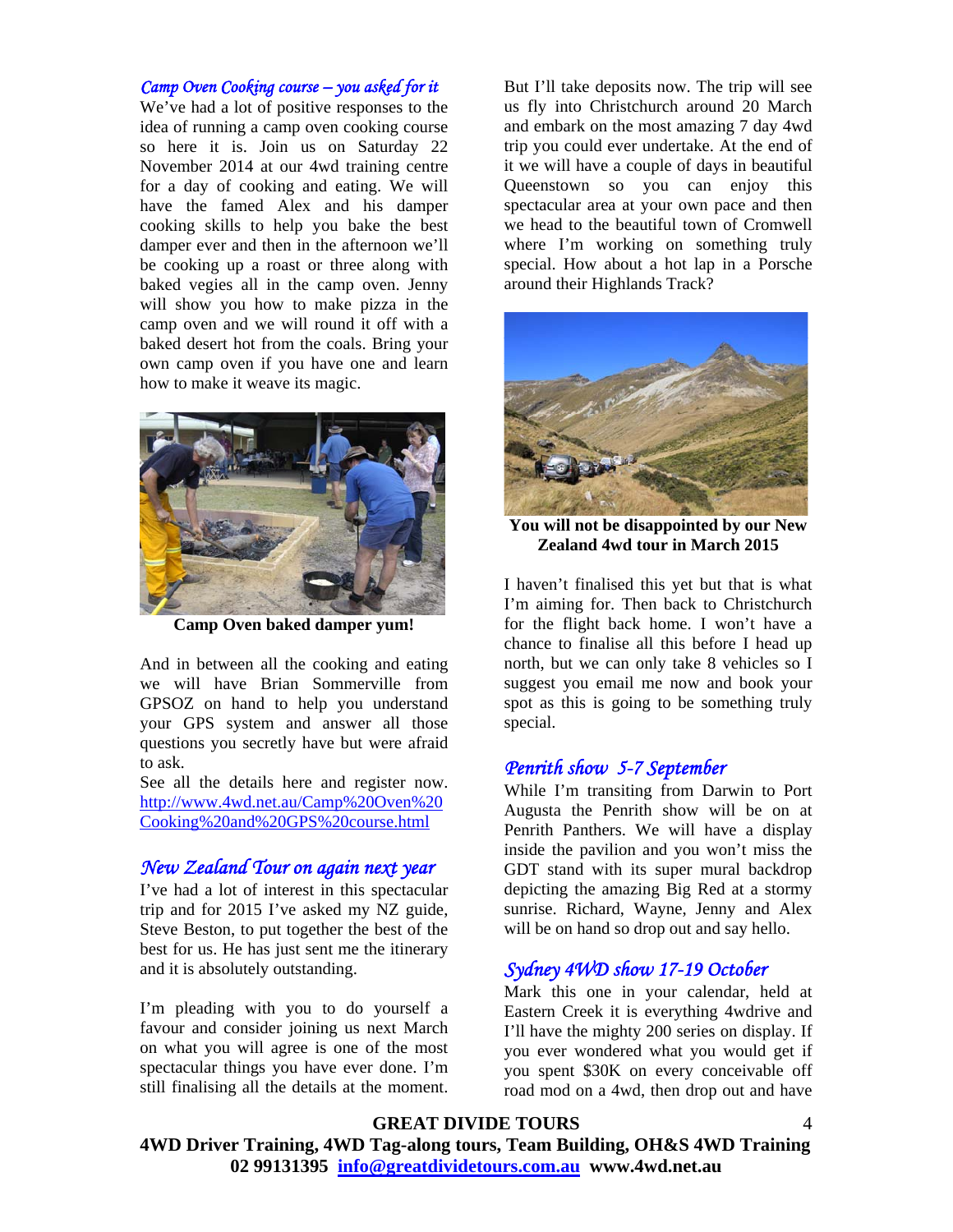a look. I'll be fresh back from my latest Arnhem Land and Flinders trip too so drop by and hear all the tall stories about these incredible tours.



**Come and see the 200 in the flesh** 

#### *Flinders Ranges Spectacular*

This trip commences on 8 September from Port Augusta and there is still time to join us. There has been excellent rain fall over Winter and the Ranges are already emerald green so with spring just around the corner it is very likely that our trip is going to coincide with one of the best wild flower displays ever seen in the Flinders, if you can spare a couple of weeks in September come and join us, you will soon see why I rate the Flinders as high as the Victorian High Country for four wheel driving and scenery. [http://www.4wd.net.au/Flinders\\_Ranges\\_Wi](http://www.4wd.net.au/Flinders_Ranges_Wildflowers.html) [ldflowers.html](http://www.4wd.net.au/Flinders_Ranges_Wildflowers.html)

## *Speaking of the High Country*

Our trips this year have proven to be more popular than ever. Starting with November we already have the first trip fully booked, so we have put on a second trip commencing 30 November and would you believe we now only have two spots remaining on it.

Then we move to our Christmas New Year trips, these are dedicated off road trailer trips through the high country. The trip commencing 28 December is now fully booked, that's right, we are still 4 months away and this trip is already full. But fear not as we have now put a second trailer friendly trip on commencing out of Bright on 31 December. Plenty of spots at this stage but don't delay booking it; we only take 6 trailers on this one.

Then moving to our New Year trip this is a non trailer trip starting out of Bright on 4 January and we have only 5 spots left on it at the moment, so if you are thinking of spending your summer holidays exploring the beautiful Victorian Alps with GDT I suggest you get on line and book your spot asap.

#### *Advanced 4wd Training*

While I'm bragging about how busy we are take a look at this. We hold a couple of Advanced courses each year and we usually get 4-5 cars attend. Well, forget those figures, our next course at the end of November now has 12 bookings which means we have two fully booked Advanced courses taking place over the same weekend. That is the beauty of our 4wd training facility outside Braidwood, we have designed it so we can do just that, run two courses simultaneously.



**We do get serious at our advanced courses** 

This does mean we are booked out now for the Advanced course, so I'm looking to see if we have any spare weekends around that date to slot another one in.

## *The 200 series story continues*

I know a lot of you are keen to know how my new 200 is going and what else we have done to it. Its first major trip was the rather difficult Madigan Line, certainly a test for any vehicle let alone one that was undertaking its maiden run. Before we left Port Augusta and with a full load of fuel and water and all our food etc for the trip on board we put the 200 on a weigh bridge.

**GREAT DIVIDE TOURS**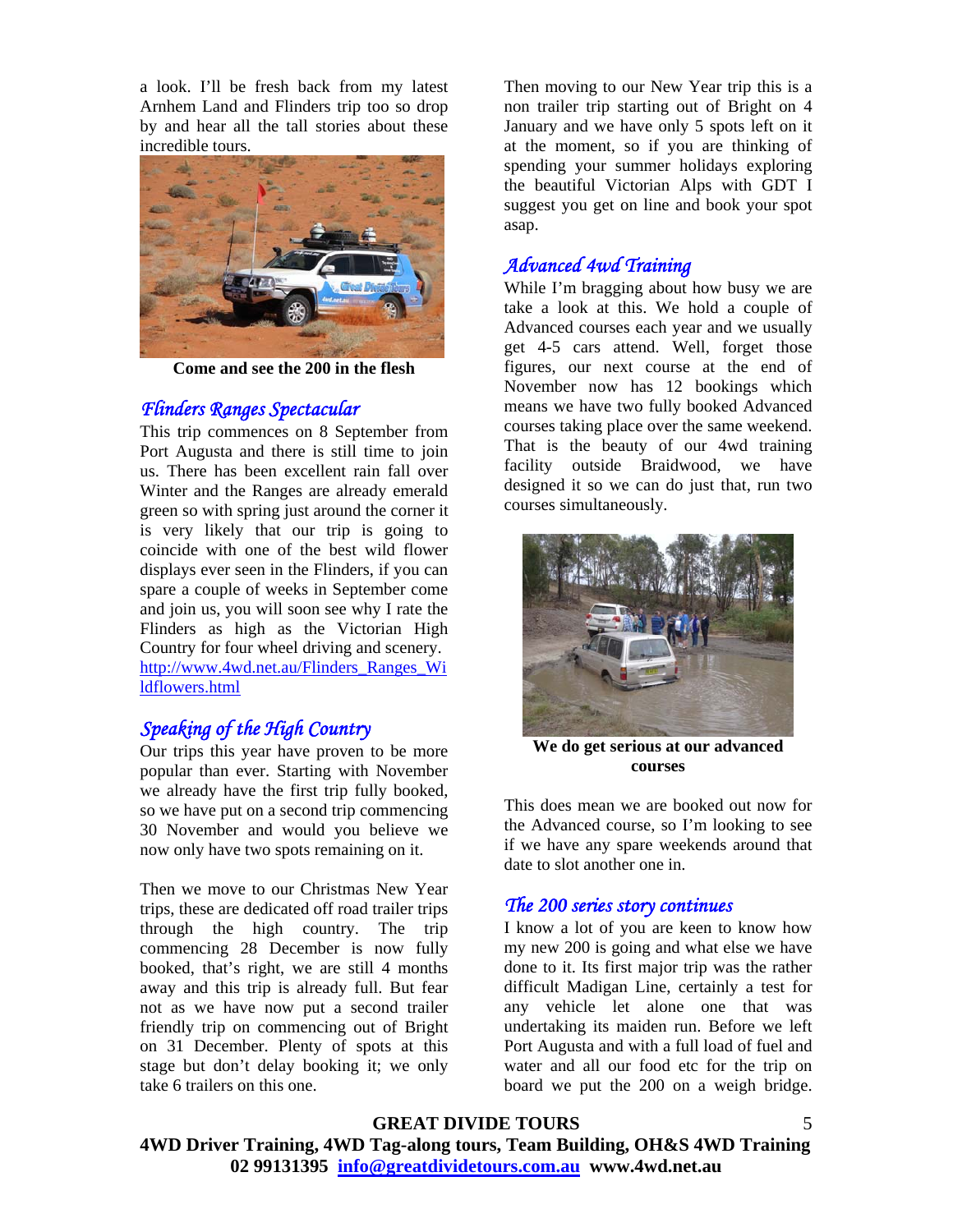Yikes! It weighed 4 ton! No wonder my GVM upgrade to 3.8 Ton was struggling.

In the fuel economy stakes the extra weight and all that bar work was knocking things around too. On the highway cruising at 100kph it was returning 17.5 litres per 100 k's. The best I got was 14.8L/100. From Mt Dare to Birdsville across the Madigan Line it went up to 24.1 L/100. I felt that the shocks were too soft for the moguls in the sand dunes and there was a lot of axle tramp. In hindsight perhaps I should have dropped tyre pressures even further, I was around 18psi.



**The 200 cruising over Big Red** 

A couple of other things didn't go to plan either, we hadn't allowed enough space between the body work and the bull bar and over the moguls etc there is a lot of movement between the chassis and the body panels, consequently the plastic skirt along the front of the vehicle fouled the bull bar. This has been resolved with a little heat treatment and bending the plastic down a little more.

The lightweight ARB alloy roof rack didn't like the movement from one of the 9kg gas bottles either and the mesh floor in the roof rack fractured around the base of the bottle. This was fixed by re-welding the roof rack mesh and now carrying the gas bottles in a stylish looking milk crate!

What did I like? The power from the standard V8 diesel twin turbo is pretty good, but a little sluggish at first (due to the weight no doubt), the LED lights fitted inside and at the rear by Artarmon Auto are magic, as are

the camping lights around the roof rack, when activated they really light up the immediate camp area. The ORS storage system worked a treat along with their 60 litre water tank, but it is a bugger to fill and I really need to find a better method of getting water into it. So overall I guess I would give the 200 8 out of 10 thus far.

Once back in Sydney I was approached by Ray Malligan from Taipan exhaust systems in respect of fitting one of his stainless steel 3 inch exhausts to the Cruiser. After speaking with Ray I decided that the Taipan seemed to be one of the better systems to go with and I liked the fact it was an all Australian company employing Australians and making all their own components. Not wanting to do things by half I also decided to fit a chip to the motor and Ray recommended the Unichip and also arranged a before and after dyno test to see exactly what difference it made.



**Out with the old and in with the new** 

So in mid June I spent a very long day having all this work done to the 200. We dynode the 200 before doing anything and it recorded 110kw's at the wheels. Then I had Eddy and Chris at Artarmon Auto fit the exhaust and went back to the dyno tester where they fitted the unchip and tuned it to the motor and then dynoed it again. Suddenly it was producing 170kw's at the wheels!

Whilst on paper this was a huge increase in power the real test came when I drove the 200 back home.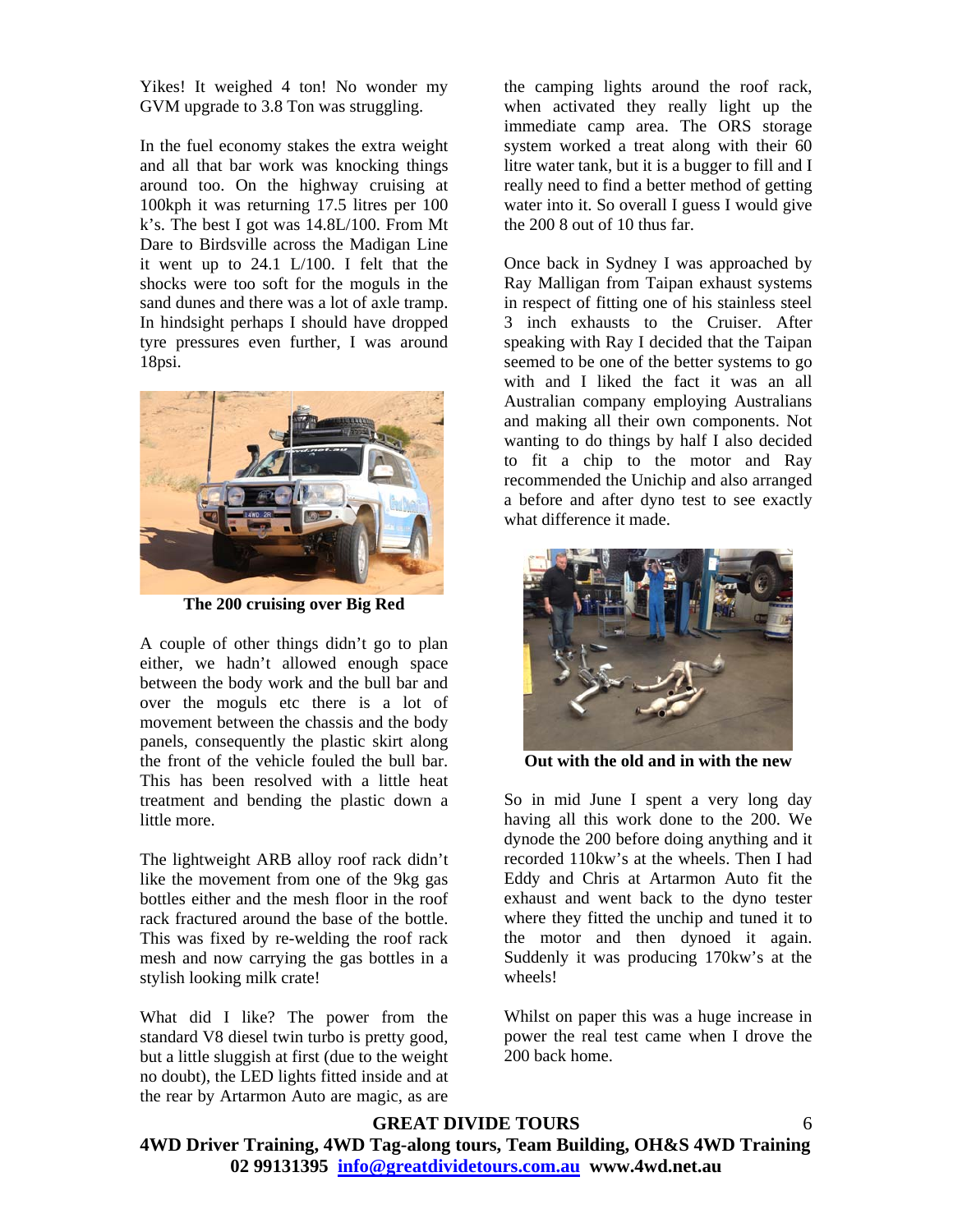OMG! I could four wheel spin off the lights if I wasn't careful. The power is crazy! It drives more like an SS commodore now and would probably out drag one too! I was seriously worried how would all this power would translate off road, would it have too much and wheel spin itself into the sand? Would it break CV's or axles?



**A very neat and professional fit from the Taipan Exhaust** 

The test came when we loaded the 200 up in early July for the Big Red concert and drove back out to Birdsville. Overtaking is effortless, hill climbs don't exist and I need not have worried about all that power in the sand, provided of course I don't floor it. Using the auto like a manual the 200 was so much easier to drive in the sand now. It even went straight over Big Red on the hardest track for me.

But the big question was how did it change the fuel consumption. Well, it was getting 1.5 litres per 100k's better on the highway and at least 3 litres per 100k's better in the sand. Not a huge difference and yes, I doubt I would ever recover the \$6000 outlay that all of this work would cost. But having endless power on tap brings more rewards than just to your hip pocket. If towing a big caravan it would be awesome! I did have the sport muffler fitted and yes its a bit noisy now, not the beautiful V8 burble I was hoping for but everyone now knows this is not your average 200 series.

## *What's coming up?*

Over the next two months we have some great 4wd trips for you to join us on.

**16-17 August** we have our 2 day **Abercrombie Hill End tour**. This tour is accommodated in Oberon so you don't need to worry about the freezing weather. It takes you to historic Hill End and then follows a track across the Macquarie River. On Sunday it explores the Abercrombie National Park west of Oberon.

**24 August** and we have our **Cox's River** day trip which is a nice easy run through some great scenic country including a visit to Kanangra Walls. Alex will be leading this one too and we know all of his trips are simply awesome.

#### **30 August is our Survival course**

#### **8-29 September is the fabulous Flinders tour**



**The Flinders tour** 

And on **14 September** we have another **Stockton beach trip,** hope you can join us.

#### **Arnhem Land 2015**

Please be advised that our scheduled trip for next year commencing 13 August 2015 is already fully booked. As a result we will be running a second trip commencing 19 August 2015 and I already have bookings for it, so don't be disappointed and sign up soon if you are thinking of doing the best 4wd tag-along you can.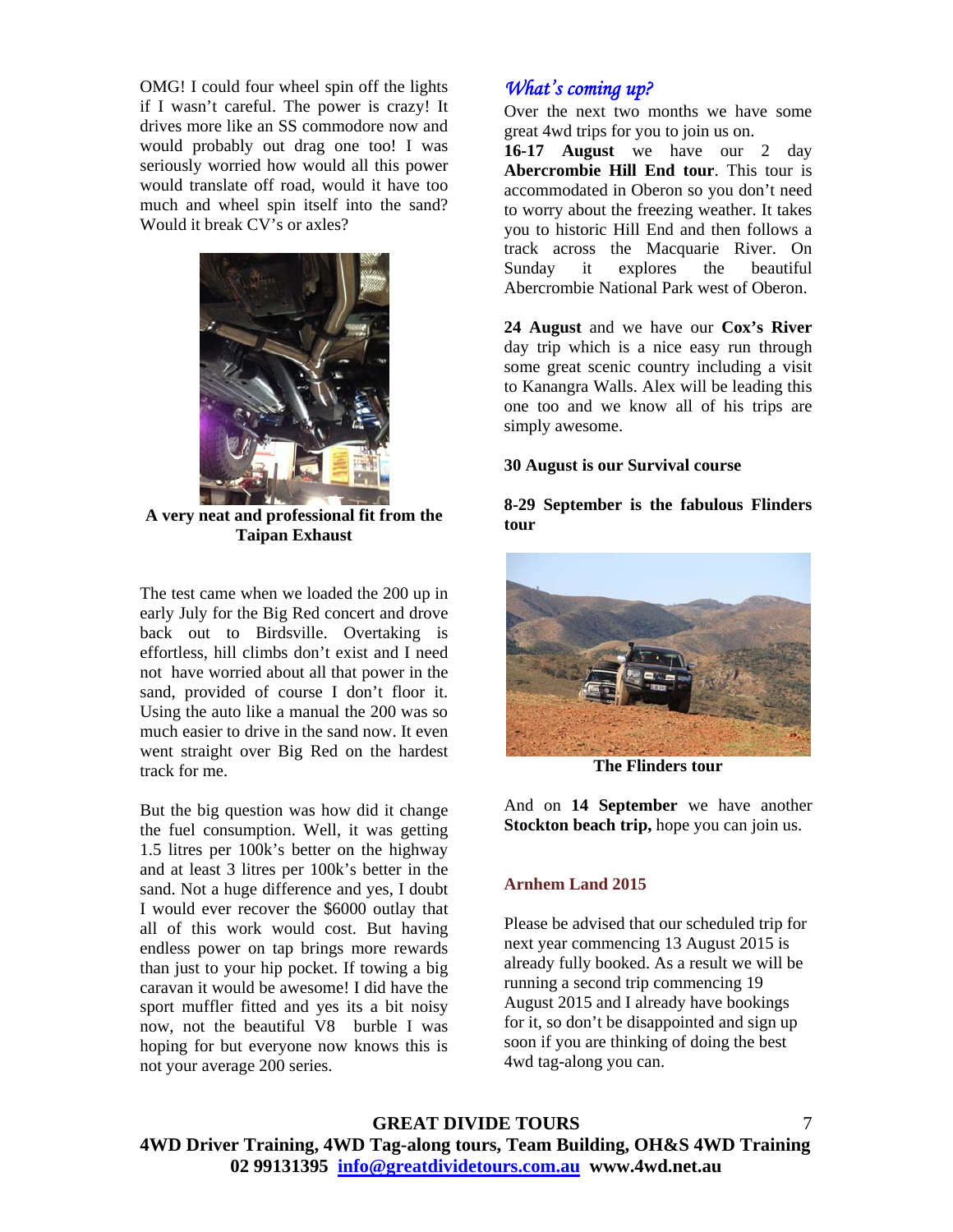

**You won't see this place with any other tag-along tour company, guaranteed!** 

# *GDT sponsors up and coming race driver Luke King*

A quick update on Luke's performances thus far. He has competed in three endurance races now in a Honda Integra and has been crowned the winner in his class, a very impressive debut indeed, well done Luke.

In his Formula Ford championship he is in the running to take out Rookie of the Year, although at his last race a week ago he had a small crash and broke his wrist in practice. He had it strapped and went on to still finish a creditable  $7^{\hat{\text{th}}}$  in his races over that weekend keeping his hopes alive for rookie of the year. This will be decided over the October long weekend, so fingers crossed for this young man.



**Speedweek on SBS has been providing coverage of Luke's racing and interviewed him after he won the Endurance Championship trophy, well done Luke.** 

#### *Trusting*

Have you ever befriended a complete stranger over the internet? Yeah I know, they tell us not to do that, it could be dangerous etc. Well I did and here is my story.

In April I received an email from a lady asking about my 4wd training courses. After a few email exchanges I discovered this girl named Miranda actually lived in New York and she and her partner James and two twin boys Lake and Fenn were planning a 12 month trip around Australia where they would buy a 4wd and a camper trailer for their year long lap.

I said, 'would you like some help with all of that"? Miranda said yes please.

So I found a beaut 100 series Landcruiser at the right price for them in Adelaide, they bought it and paid for me to fly over and drive it back to Sydney. They then took my advice on what I thought would be the best off road trailer for them, a Cub supamatic, and they arranged to have a brand new one built. Then I suggested their Cruiser needed some work done to it to make it off road ready. They went along with this advice and Eddy and Chris at Artarmon Automotive did all the work.

They fitted suspension, bull bar, tyres, battery, driving lights, ORS storage system, water tank and cargo barrier, roof rack UHF, fridge etc etc.



**James, Miranda, Lake and Fenn from the USA** 

Finally Miranda and family arrived in Australia last Friday, they pick up their Cruiser and Trailer this week and will be attending my 4wd course this coming weekend. They are a lovely American family about to explore our great country.

8

#### **GREAT DIVIDE TOURS**